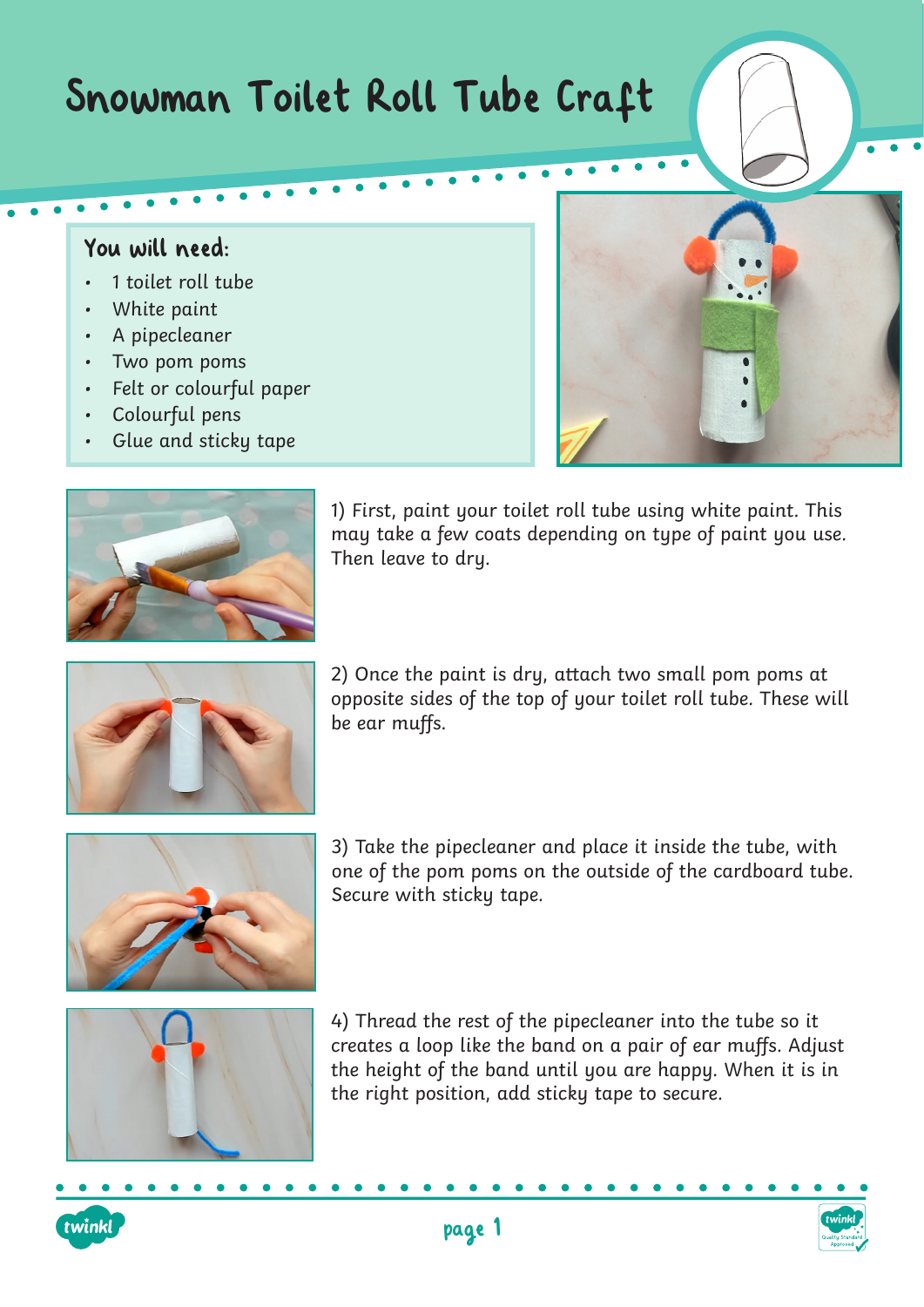## Snowman Toilet Roll Tube Craft



5) Cut off any excess pipecleaner hanging out of the end of the tube.



6) Now use a black pen or marker to add the eyes and mouth of your snowman.



7) Then use a colourful pen to add a carrot nose.



8) Next, we will add the snowman's scarf. Take a piece of felt or paper. It should be about 3cm wide and 13cm long. Holding one end at the back of the snowman, wrap the scarf around the toilet roll tube.



9) Secure with glue and cut off any excess felt or paper.



twinkl